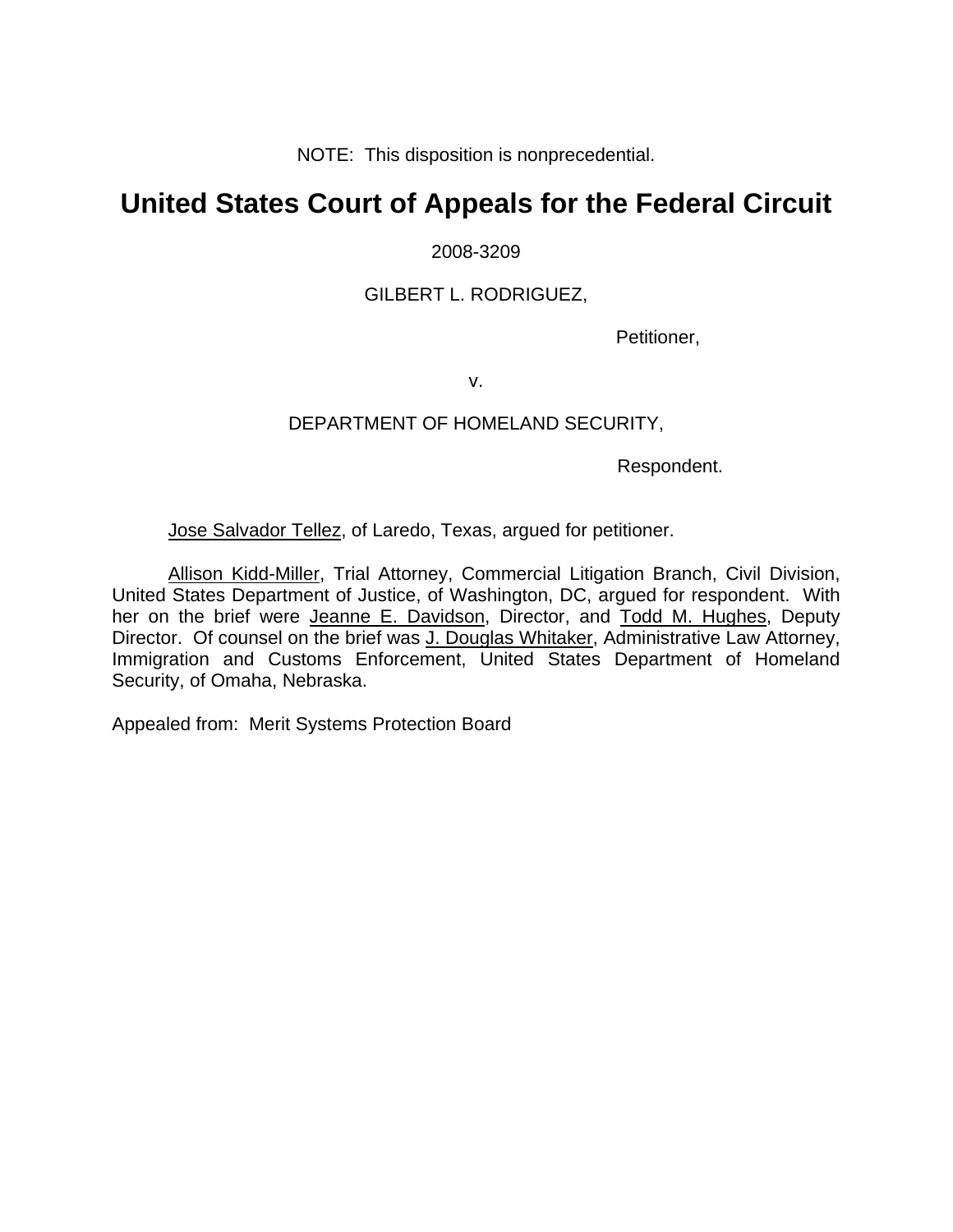NOTE: This disposition is nonprecedential.

# **United States Court of Appeals for the Federal Circuit**

2008-3209

# GILBERT L. RODRIGUEZ,

Petitioner,

v.

## DEPARTMENT OF HOMELAND SECURITY,

Respondent.

Petition for review of the Merit Systems Protection Board in DA0752070091-I-1.

DECIDED: March 3, 2009

\_\_\_\_\_\_\_\_\_\_\_\_\_\_\_\_\_\_\_\_\_\_\_\_\_\_

Before LOURIE, DYK, and PROST, Circuit Judges.

\_\_\_\_\_\_\_\_\_\_\_\_\_\_\_\_\_\_\_\_\_\_\_\_\_\_

Opinion for the court filed by Circuit Judge PROST. Concurring opinion filed by Circuit Judge DYK.

PROST, Circuit Judge.

Gilbert L. Rodriguez petitions for review of a final decision by the Merit Systems Protection Board ("Board") that sustained his removal by the Department of Homeland Security ("Agency"). Rodriguez v. Dep't of Homeland Sec., No. DA0752070091-I-1 (M.S.P.B. Jan. 31, 2008) ("Board Decision"). Because we discern no error in the Board's decision, we affirm.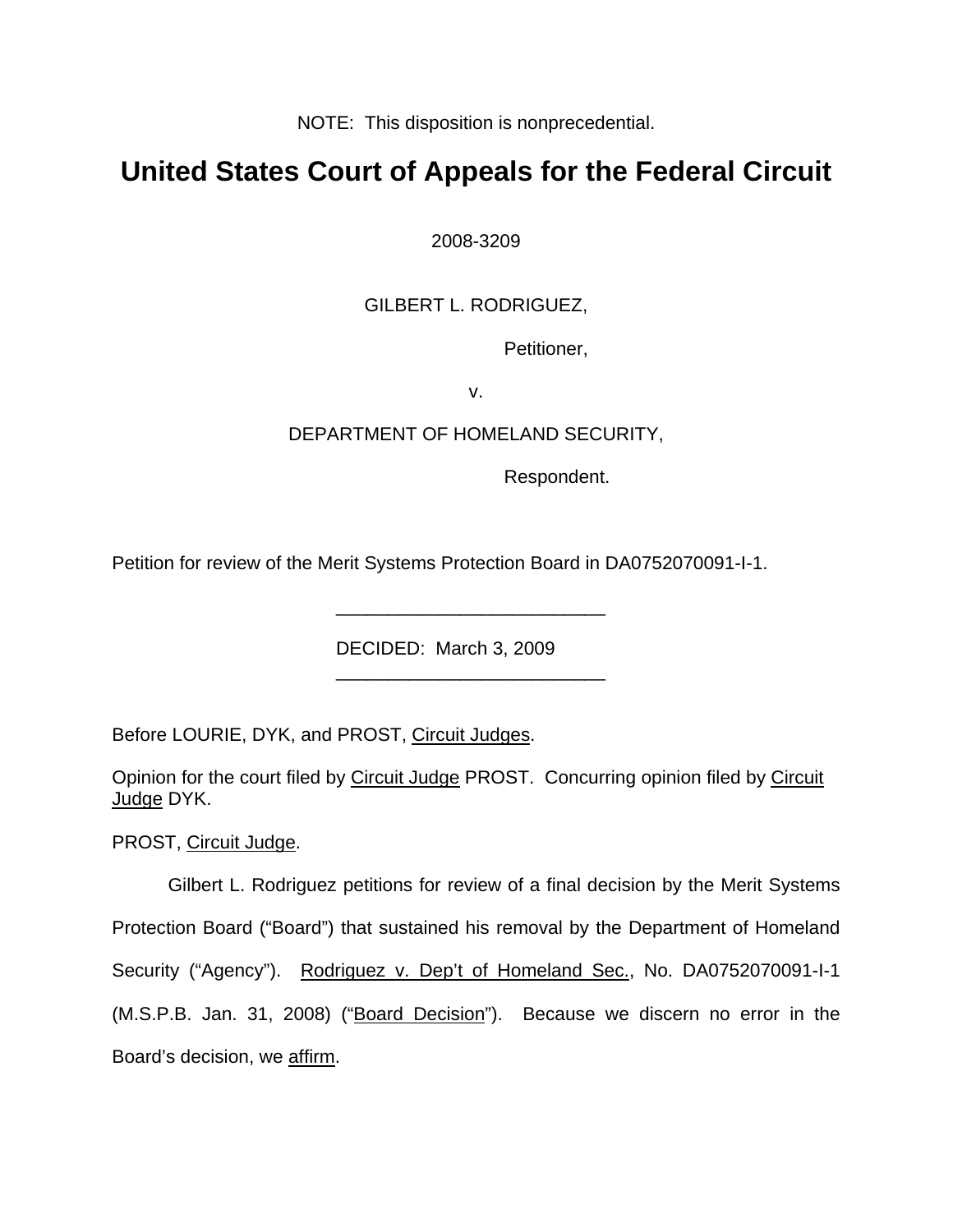#### BACKGROUND

In March 2001, the San Antonio District Office of the Department of Justice's Immigration and Naturalization Service ("INS") conducted an operation that resulted in the apprehension of about thirty-five illegal aliens. While taking the aliens into custody, three deportation officers severely injured Serafin Carrera, one of the apprehended aliens. Rodriguez, who was then a Detention Enforcement Officer ("DEO") responsible for transporting apprehended aliens, witnessed some of the events surrounding Carrera's injury. While Rodriguez was transporting other aliens to the San Antonio District Office (for processing prior to returning those individuals to Mexico), Rodriguez learned that Carrera had sustained a broken neck. When he arrived at the District Office, Rodriguez unplugged the camera from the Automated Biometric Identification System ("IDENT") and told his supervisor, Oscar Chapa, that the machine was not functioning. The IDENT machine allows a previously deported alien to be quickly and accurately identified once that individual's photograph, fingerprints, and personal biographical data are entered. As a result of Rodriguez's inaccurate statement to his supervisor, the aliens were not processed through IDENT.

The three deportation officers responsible for Carrera's injuries were later tried and convicted—on criminal civil rights charges. Rodriguez testified during their trial, and, in his testimony, Rodriguez admitted to unplugging the IDENT machine on the day of Carrera's arrest and telling his supervisor that the machine was not functioning. After learning of his misconduct, the Agency removed Rodriguez, effective October 28, 2006, based on three charges: (1) making misstatements, (2) conduct unbecoming an officer, and (3) noncompliance with procedures, policies, and instructions. At the time of his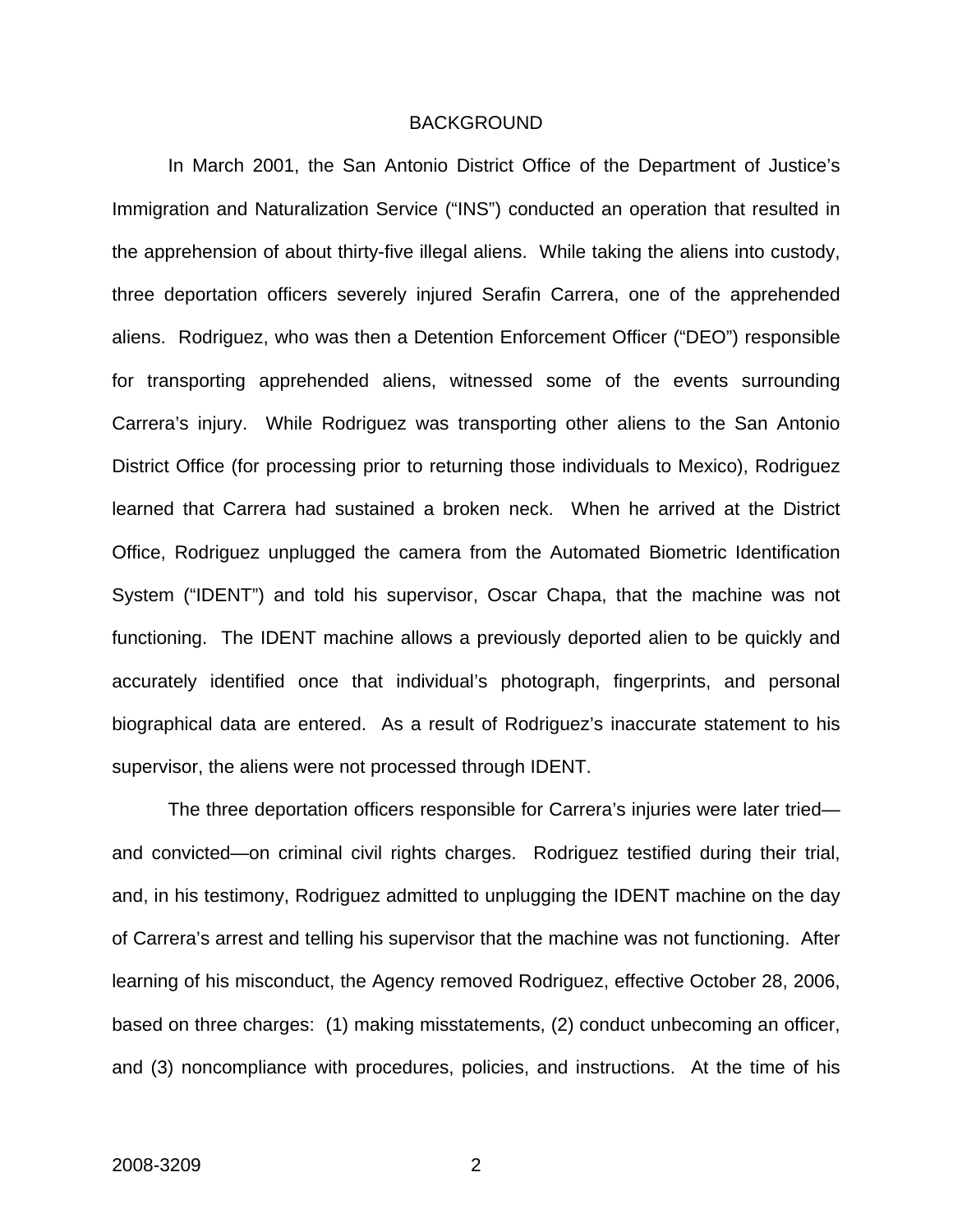removal, Rodriguez was employed as a Deportation Officer for the Agency's Office of Immigration and Customs Enforcement ("ICE"), which replaced the INS when the Agency was created in March 2003.

Rodriguez, represented by an attorney, filed an appeal with the Board challenging his removal. Rodriguez also alleged that his removal was the result of reprisal for a whistleblowing activity. In an initial decision, the administrative judge sustained each of the three charges and the Agency's chosen penalty of removal, but refused to consider Rodriguez's whistleblower claim. Rodriguez v. Dep't of Homeland Sec., No. DA0752070091-I-1 (M.S.P.B. May 18, 2007) ("Initial Decision"). After Rodriguez petitioned for review, the Board found that the administrative judge erred by failing to accept the whistleblower claim as an affirmative defense, but that this error did not prejudice Rodriguez's substantive rights because Rodriguez failed to establish a prima facie case of whistleblower reprisal. Board Decision at 8-12. The Board sustained Rodriguez's removal, id. at 1, and Rodriguez appealed to this court.

#### **DISCUSSION**

While this court has jurisdiction to review a final decision by the Board, our scope of review is limited. 5 U.S.C. § 7703(b)(1). We must affirm the decision by the Board unless we find it to be: "(1) arbitrary, capricious, an abuse of discretion, or otherwise not in accordance with law; (2) obtained without procedures required by law, rule, or regulation having been followed; or (3) unsupported by substantial evidence." Id. § 7703(c); Walls v. Merit Sys. Prot. Bd., 29 F.3d 1578, 1581 (Fed. Cir. 1994). On appeal, Rodriguez presents three challenges to the Board's decision.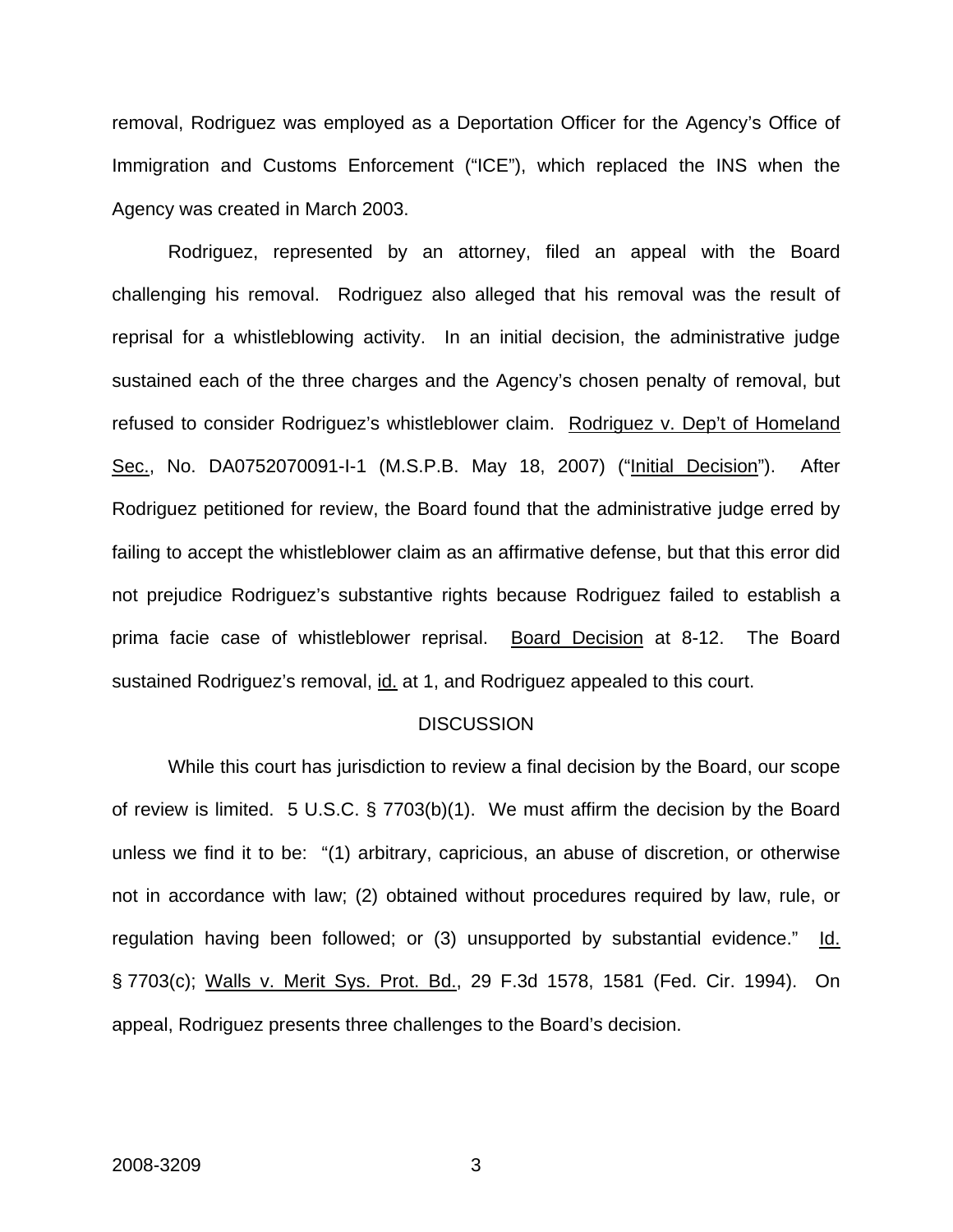Rodriguez argues that the Agency failed to prove the third charge noncompliance with procedures, policies, and instructions—because IDENTing was allegedly not part of the San Antonio District Office's normal procedures. The administrative judge, however, made a factual finding that, in March 2001, a procedure was in effect that required all aliens to be IDENTed before deportation. Initial Decision at 13. The administrative judge based this determination on substantial evidence, including the testimony of Marc Moore and the criminal trial testimony provided by Rodriguez. Id. at 9-13. On appeal, Rodriguez argues that Moore was biased, that his testimony is not credible, and that the administrative judge improperly discounted Oscar Chapa's testimony. The Board rejected these arguments, characterizing them as "mere disagreement with the AJ's explained credibility determinations." Board Decision at 8. We agree with the Board and see no reason to overturn the administrative judge's credibility determinations. See King v. Dep't of Health & Human Servs., 133 F.3d 1450, 1453 (Fed. Cir. 1998).

Also, Rodriguez alleges that the Agency did not present substantial evidence to support the charges because "taken in the totality of the circumstances, [Rodriguez's actions] had no affect on [the Agency's] operation" that day. Petr.'s Br. 11. We are not persuaded. The Board found that, because of Rodriguez's misstatement, the Agency did not enter the deported aliens' fingerprints, photographs, and personal biographical information into IDENT. Board Decision at 5. Accordingly, the Agency's ability to identify those individuals in the future was severely limited, and, as the Agency stated in the notice proposing removal, Rodriguez's misstatement evidenced a failure to use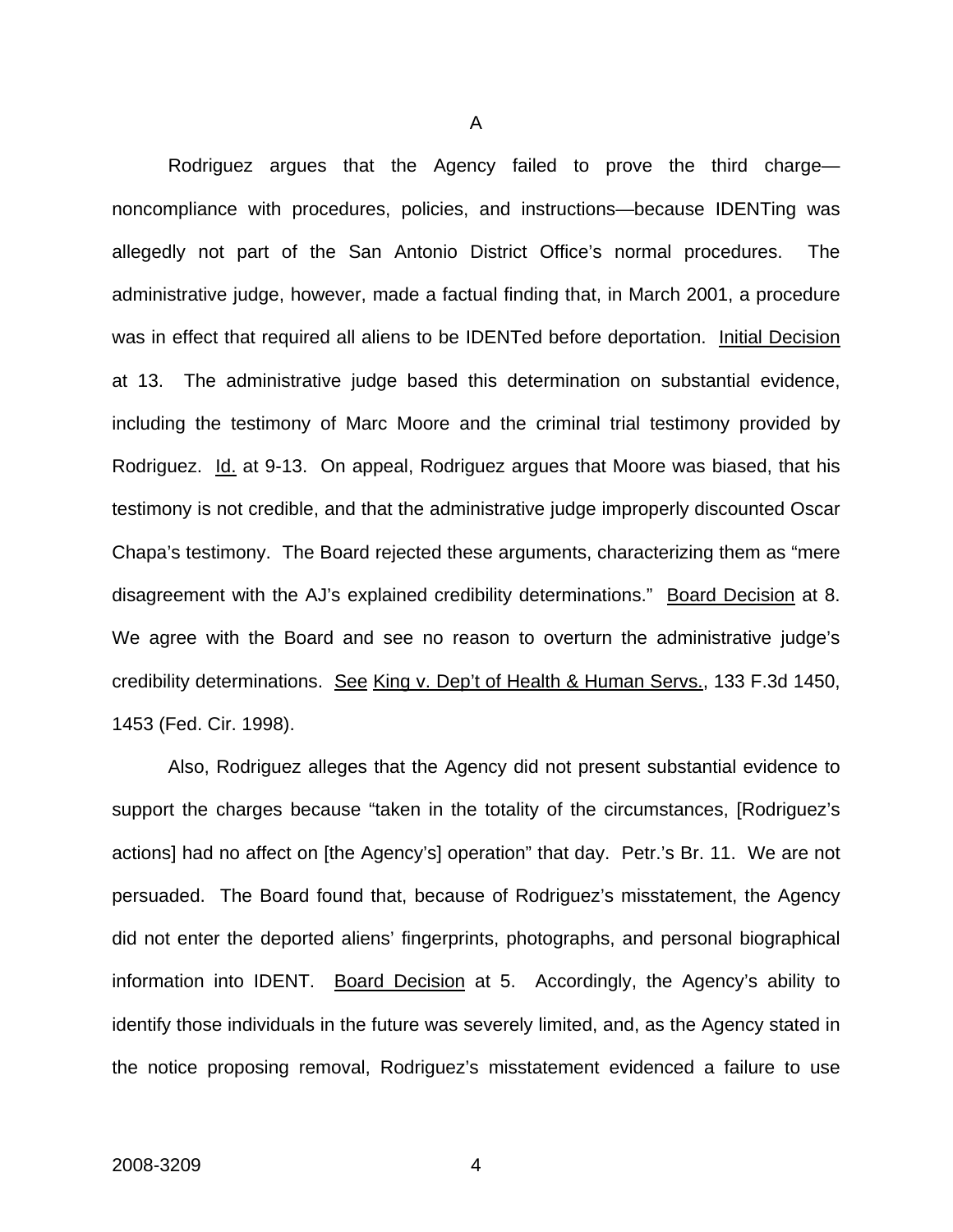good judgment, which "damaged the Agency's confidence in [his] ability to perform [his] duties."

Rodriguez admitted to making the misstatement (first charge), and the administrative judge found that the Agency proved that Rodriguez's actions constituted conduct unbecoming a law enforcement officer (second charge) and a failure to comply with procedures, policies, and instructions (third charge). Based on the record, we conclude that these findings are supported by substantial evidence.

B

Second, Rodriguez alleges that removal was an unreasonable penalty under the Douglas factors. Douglas v. Veterans Admin., 5 M.S.P.R. 280, 305-06 (1981). Rodriguez faults the deciding official for merely reviewing a file prepared by another department and alleges that the deciding official failed to consider "other factors involved in this case that could have served as mitigating circumstances." Rodriguez also argues that the deciding official should have given more or less weight to particular Douglas factors. Rodriguez, however, fails to identify any information that should have been—but was not—considered by the deciding official.

As noted by the administrative judge, the deciding official performed a detailed and reasonable Douglas-factor analysis. Initial Decision at 14-16. The administrative judge further found that Rodriguez's misconduct "was extremely serious and inconsistent with his duties and responsibilities as a law enforcement officer." Id. at 16; see also Watson v. Dep't of Justice, 64 F.3d 1524, 1530 (Fed. Cir. 1995) ("Law enforcement officers are held to a higher standard of conduct than are other federal employees . . . ."). In light of this record, we cannot conclude that "the severity of the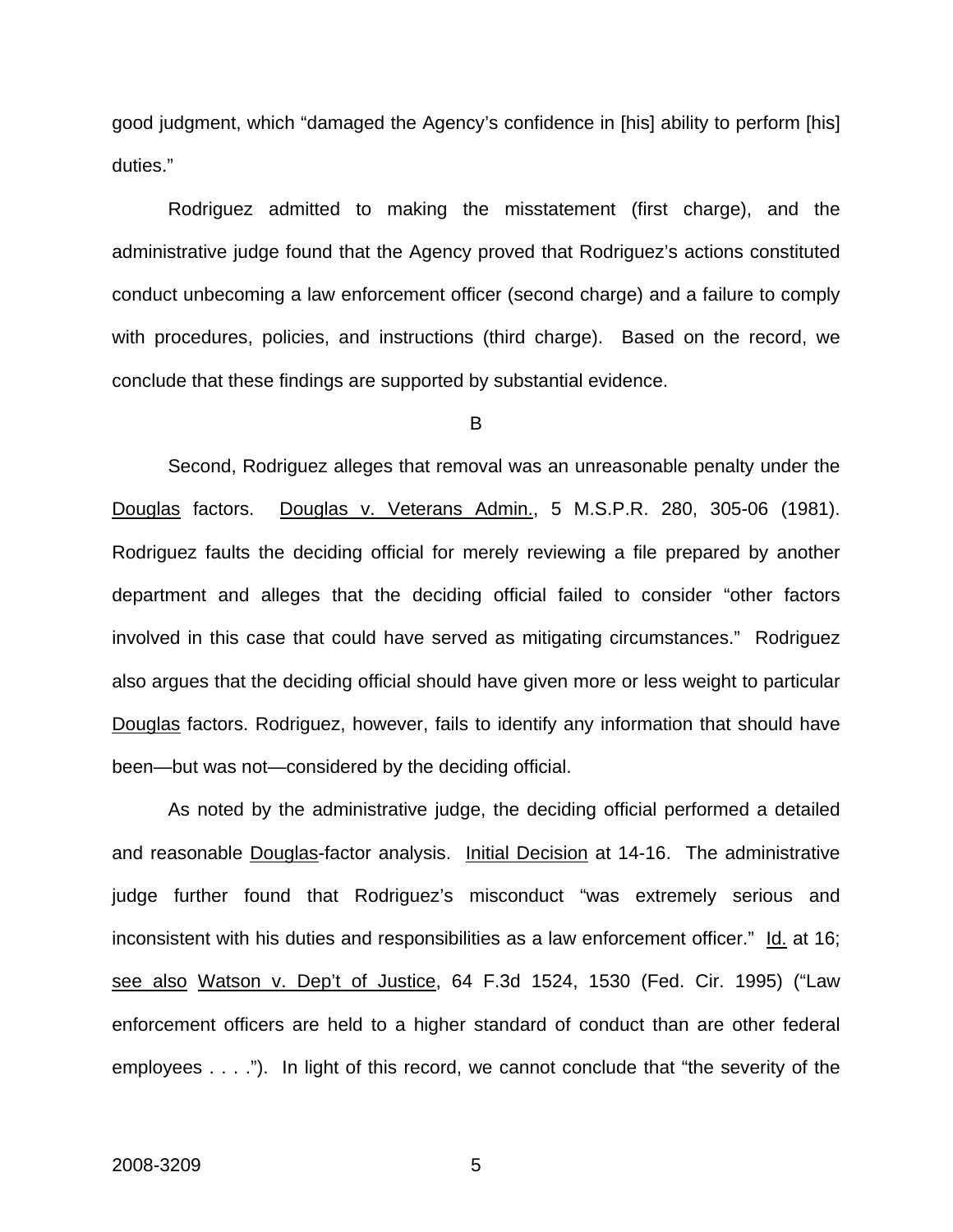agency's action appears totally unwarranted in light of all factors." LaChance v. Devall, 178 F.3d 1246, 1251 (Fed. Cir. 1999) (quotation omitted). Accordingly, we will not overturn the Agency's penalty determination.

#### $\mathcal{C}$

Finally, Rodriguez alleges that the Board erred in concluding that his March 26, 2001 memorandum was not a "protected disclosure" under the Whistleblower Protection Act ("WPA"). The WPA prohibits an agency from taking adverse personnel action because of an employee's "disclosure of information" that the employee "reasonably believes evidences . . . a violation of any law, rule, or regulation." 5 U.S.C. § 2302(b)(8)(A)(i). The Board found that Rodriguez's memorandum "does not meet the definition of protected disclosure under the WPA because it does contain any information that [Rodriguez] could have reasonably believed evidenced a violation of law or any other type of misconduct identified in 5 U.S.C. § 2302(b)(8)." Board Decision at 10-11. The Board further found that the memorandum contains a "sanitized version of the events . . . and actually creates the impression that government personnel assiduously attempted to safeguard Mr. Carrera's health." Id. at 11. Accordingly, the Board determined that Rodriguez failed to establish a prima facie case of whistleblower reprisal. Id. at 12. We agree.

Rodriguez also alleges that his testimony during the agents' criminal trial in 2003 constituted a disclosure protected by 5 U.S.C. § 2302(b)(9). As the Agency notes, however, the record before us shows that Rodriguez did not make this assertion before the Board and instead relied solely on the March 26, 2001 memorandum for the alleged protected disclosure. Rodriguez—who was represented by counsel both before the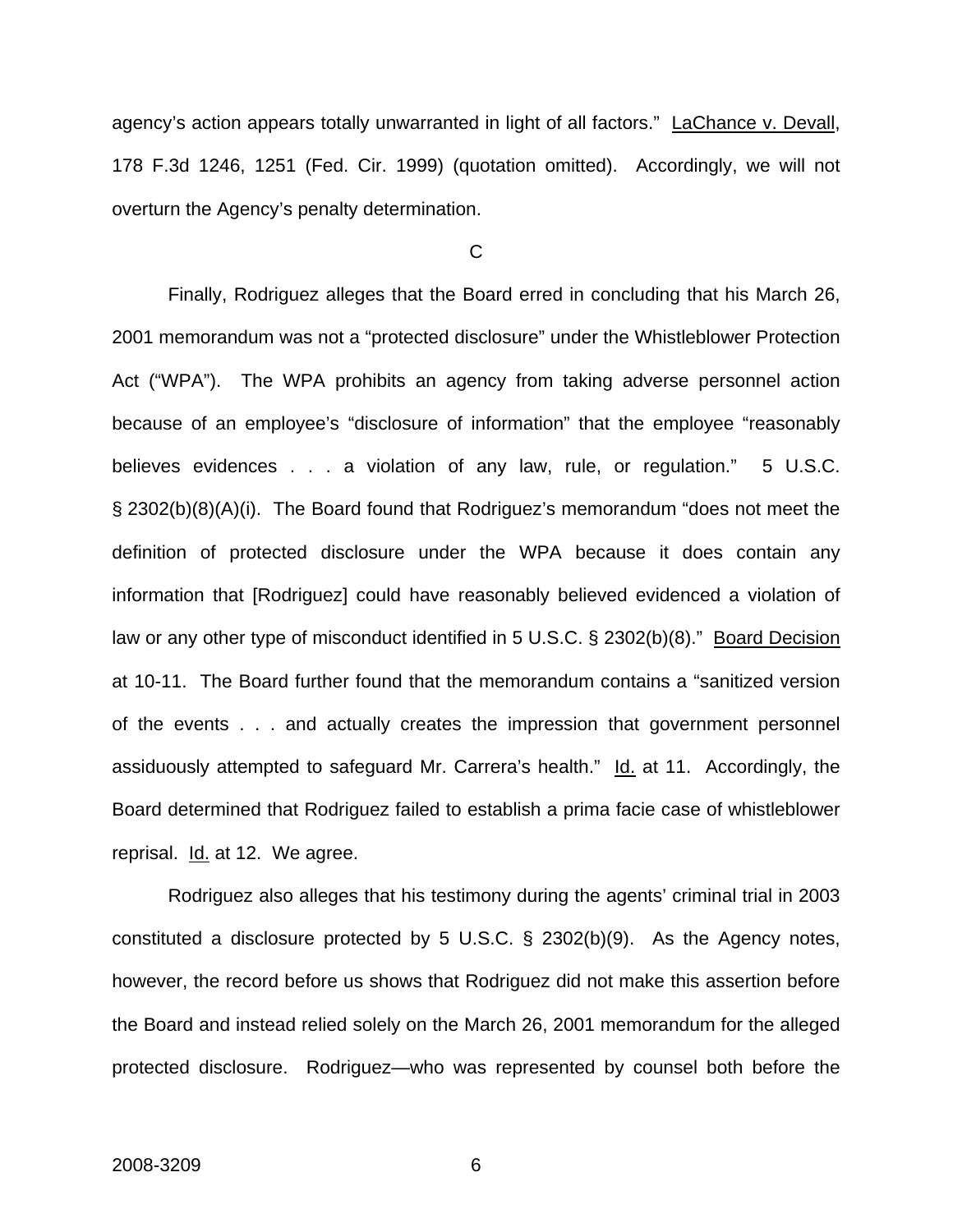Board and on appeal—provides us with no reason why we should entertain this allegation in the first instance on appeal. Accordingly, we conclude that Rodriguez waived this argument.

## **COSTS**

Each party shall bear its own costs.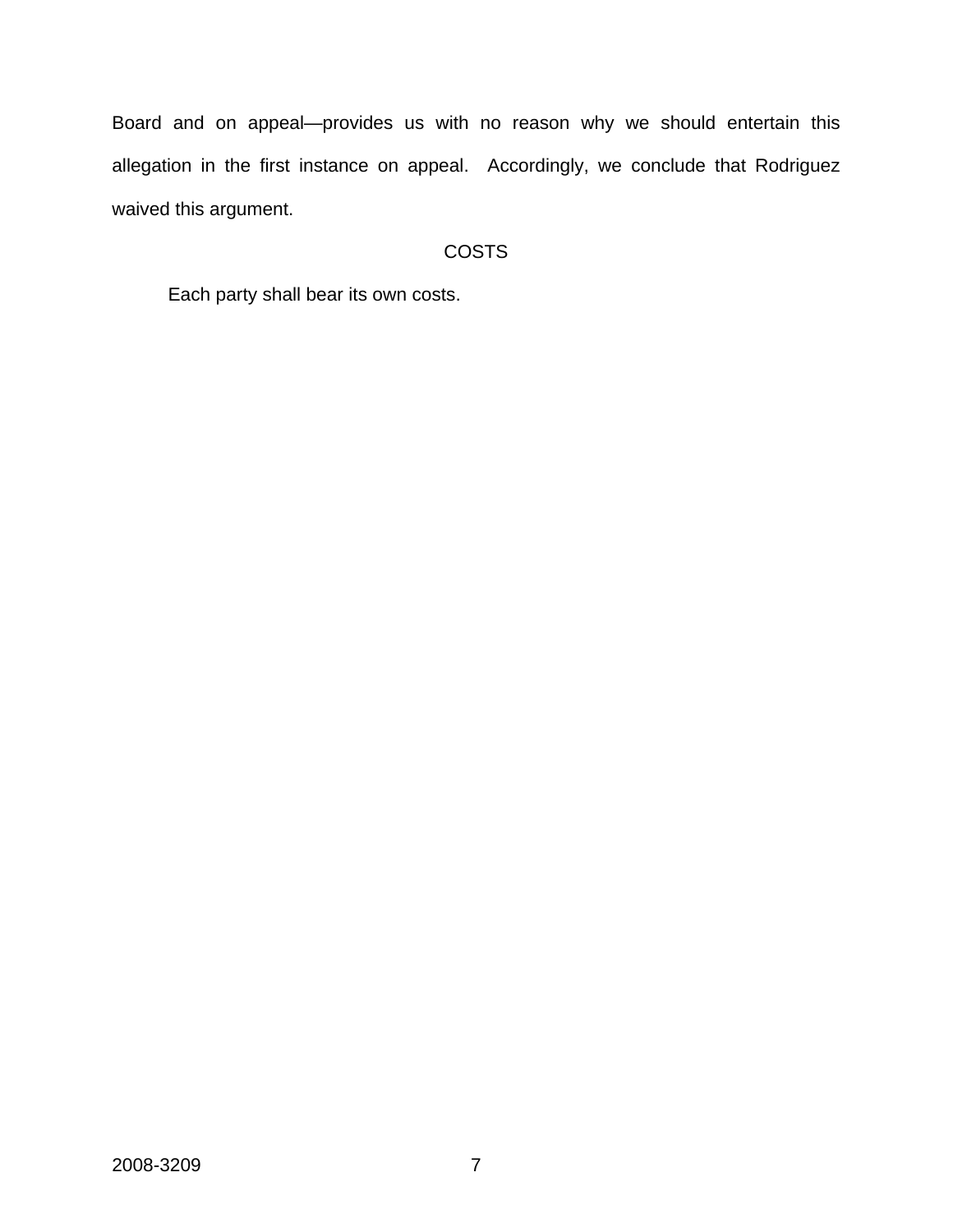NOTE: This disposition is nonprecedential.

# **United States Court of Appeals for the Federal Circuit**

2008-3209

#### GILBERT L. RODRIGUEZ,

Petitioner,

v.

#### DEPARTMENT OF HOMELAND SECURITY,

Respondent.

Petition for review of the Merit Systems Protection Board in DA0752070091-I-1.

DYK, Circuit Judge, concurring.

I join the majority opinion, but write separately to note the government's remarkable suggestion that Rodriguez's testimony during his fellow agents' criminal trial in 2003 was not protected activity—i.e., that Rodriguez could have been removed for testifying. This is so, the government contends, because the testimony allegedly was given as part of Rodriguez's normal duties. Respondent's Br. at 30, 32-33 (citing Huffman v. Office of Pers. Mgmt., 263 F.3d 1341, 1352-54 (Fed. Cir. 2001)).

That is plainly incorrect as a factual matter. Rodriguez was employed first as a Detention Enforcement Officer, where his primary responsibility appears to have been transporting detained aliens in a passenger bus, and later as a Deportation Officer. While his job responsibilities may have entailed testifying in court proceedings involving immigration matters, nothing in the record supports the government's bald assertion that Rodriguez "testified against his coworkers in the course of his normal job duties,